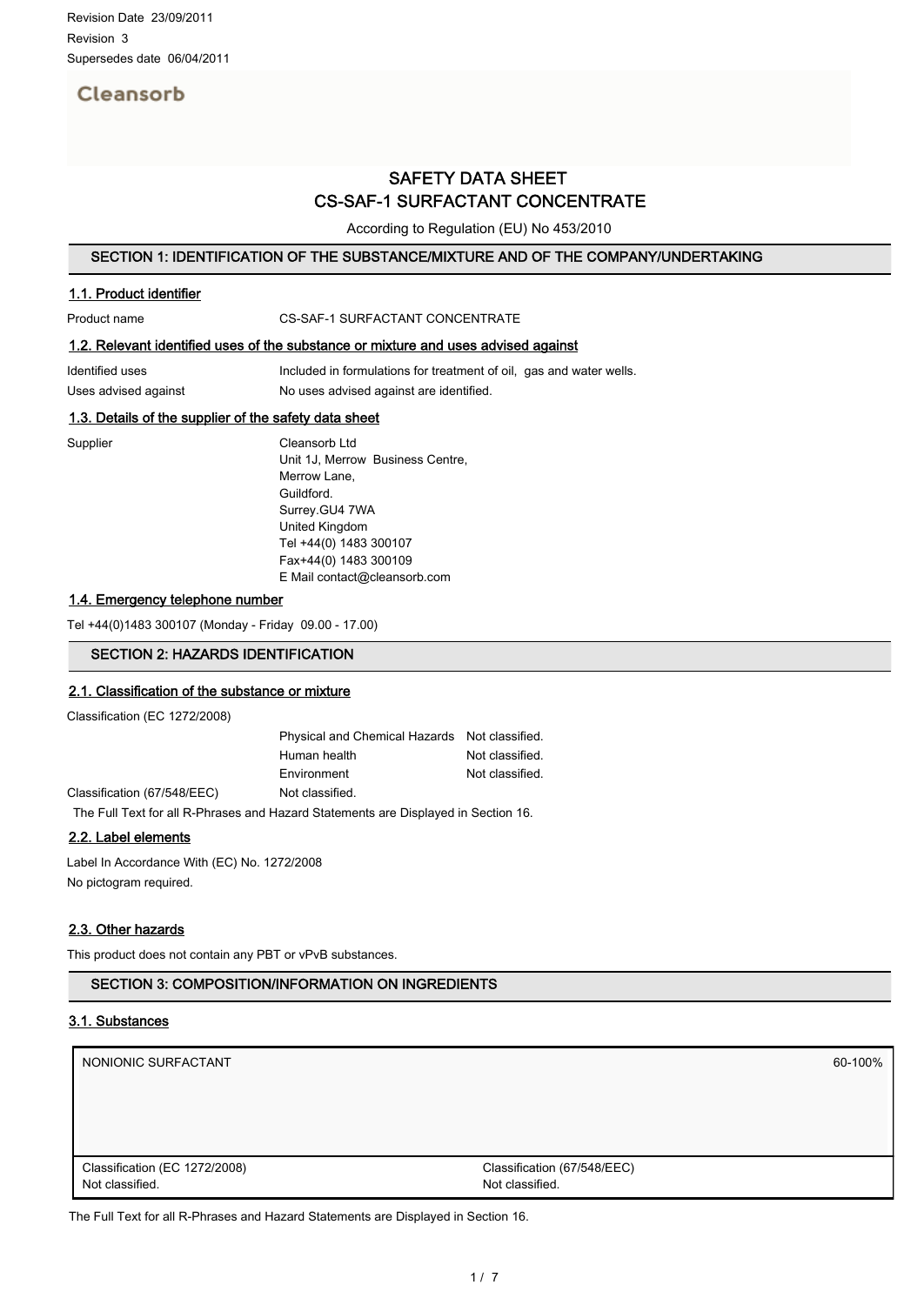## Composition Comments

This product does not contain any hazardous ingredients, or ingredients with national workplace exposure limits.

## SECTION 4: FIRST AID MEASURES

#### 4.1. Description of first aid measures

General information

General first aid, rest, warmth and fresh air.

**Inhalation** 

Remove victim immediately from source of exposure. Provide fresh air, warmth and rest, preferably in a comfortable upright sitting position. Get medical attention if any discomfort continues. Ingestion

NEVER MAKE AN UNCONSCIOUS PERSON VOMIT OR DRINK FLUIDS! Do not induce vomiting. Rinse mouth thoroughly. Drink plenty of water. Consult a physician for specific advice.

Skin contact

Remove contaminated clothing. Wash skin thoroughly with soap and water for several minutes. Get medical attention if irritation persists after washing.

Eye contact

Make sure to remove any contact lenses from the eyes before rinsing. Promptly wash eyes with plenty of water while lifting the eye lids. Continue to rinse for at least 15 minutes. Get medical attention if any discomfort continues.

#### 4.2. Most important symptoms and effects, both acute and delayed

General information No specific health warnings noted. Inhalation. No specific symptoms noted. Ingestion No specific symptoms noted. Skin contact No specific symptoms noted. Eye contact No specific symptoms noted.

#### 4.3. Indication of any immediate medical attention and special treatment needed

No recommendation given, but first aid may still be required in case of accidental exposure, inhalation or ingestion of this chemical. If in doubt, GET MEDICAL ATTENTION PROMPTLY!

#### SECTION 5: FIREFIGHTING MEASURES

#### 5.1. Extinguishing media

Extinguishing media

Fire can be extinguished using: Dry chemicals, sand, dolomite etc. Foam, carbon dioxide or dry powder. Water spray, fog or mist. Unsuitable extinguishing media

None known.

#### 5.2. Special hazards arising from the substance or mixture

Hazardous combustion products

Thermal decomposition or combustion may liberate carbon oxides and other toxic gases or vapours.

Unusual Fire & Explosion Hazards

No unusual fire or explosion hazards noted.

Specific hazards

In case of fire, toxic gases may be formed (COx, NOx).

## 5.3. Advice for firefighters

Special Fire Fighting Procedures

Move container from fire area if it can be done without risk. Cool containers exposed to flames with water until well after the fire is out. Dike and collect extinguishing water.

Protective equipment for fire-fighters

Self contained breathing apparatus and full protective clothing must be worn in case of fire.

# SECTION 6: ACCIDENTAL RELEASE MEASURES

## 6.1. Personal precautions, protective equipment and emergency procedures

Wear protective clothing as described in Section 8 of this safety data sheet. In case of spills, beware of slippery floors and surfaces.

## 6.2. Environmental precautions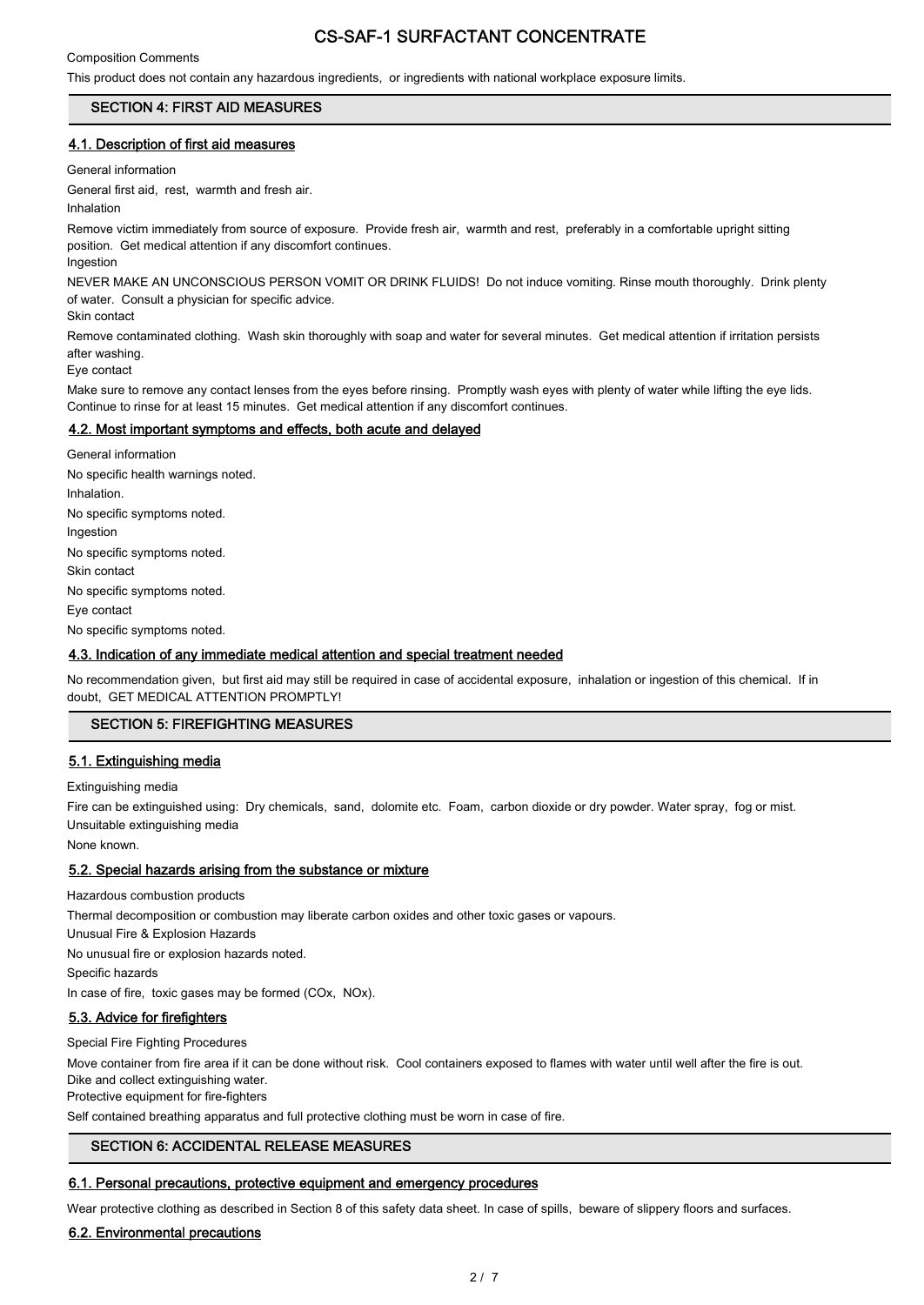Do not allow to enter drains, sewers or watercourses. Avoid release to the environment. To prevent release, place container with damaged side up.

## 6.3. Methods and material for containment and cleaning up

Wear necessary protective equipment. Stop leak if possible without risk. Absorb in vermiculite, dry sand or earth and place into containers. Collect spillage in containers, seal securely and deliver for disposal according to local regulations. Clean contaminated area with oil-removing material.

## 6.4. Reference to other sections

For personal protection, see section 8. For waste disposal, see section 13.

# SECTION 7: HANDLING AND STORAGE

## 7.1. Precautions for safe handling

Avoid spilling, skin and eye contact. Avoid inhalation of vapours. Provide good ventilation. Observe good chemical hygiene practices.

#### 7.2. Conditions for safe storage, including any incompatibilities

Store in closed original container in a dry place. Protect against physical damage and/or friction. Protect from freezing and direct sunlight. Do not store near heat sources or expose to high temperatures. Suitable containers: mild steel, stainless steel. Store away from: Oxidising material.

## 7.3. Specific end use(s)

The identified uses for this product are detailed in Section 1.2.

## SECTION 8: EXPOSURE CONTROLS/PERSONAL PROTECTION

## 8.1. Control parameters

Ingredient Comments No exposure limits noted for ingredient(s).

## 8.2. Exposure controls

Protective equipment



Engineering measures

Provide adequate general and local exhaust ventilation.

Respiratory equipment

No specific recommendation made, but respiratory protection may still be required under exceptional circumstances when excessive air contamination exists. Chemical respirator with organic vapour cartridge.

Hand protection

Wear protective gloves. For exposure of 1 to 4 hours use gloves made of: Rubber (natural, latex). Use thin cotton gloves inside the rubber gloves if allergy risk.

Eye protection

Wear approved safety goggles. Use face shield in case of splash risk.

Other Protection

Provide eyewash station. Wear appropriate clothing to prevent any possibility of skin contact.

Hygiene measures

No specific hygiene procedures noted, but good personal hygiene practices are always advisable, especially when working with chemicals. Wash hands at the end of each work shift and before eating, smoking and using the toilet. When using do not eat, drink or smoke.

Skin protection

Wear apron or protective clothing in case of contact.

## SECTION 9: PHYSICAL AND CHEMICAL PROPERTIES

## 9.1. Information on basic physical and chemical properties

| Appearance | Clear liquid.                                                    |
|------------|------------------------------------------------------------------|
| Colour     | Light (or pale). Yellow.                                         |
| Odour      | Mild.                                                            |
| Solubility | Soluble in water. Soluble in: Ethanol. Chlorinated hydrocarbons. |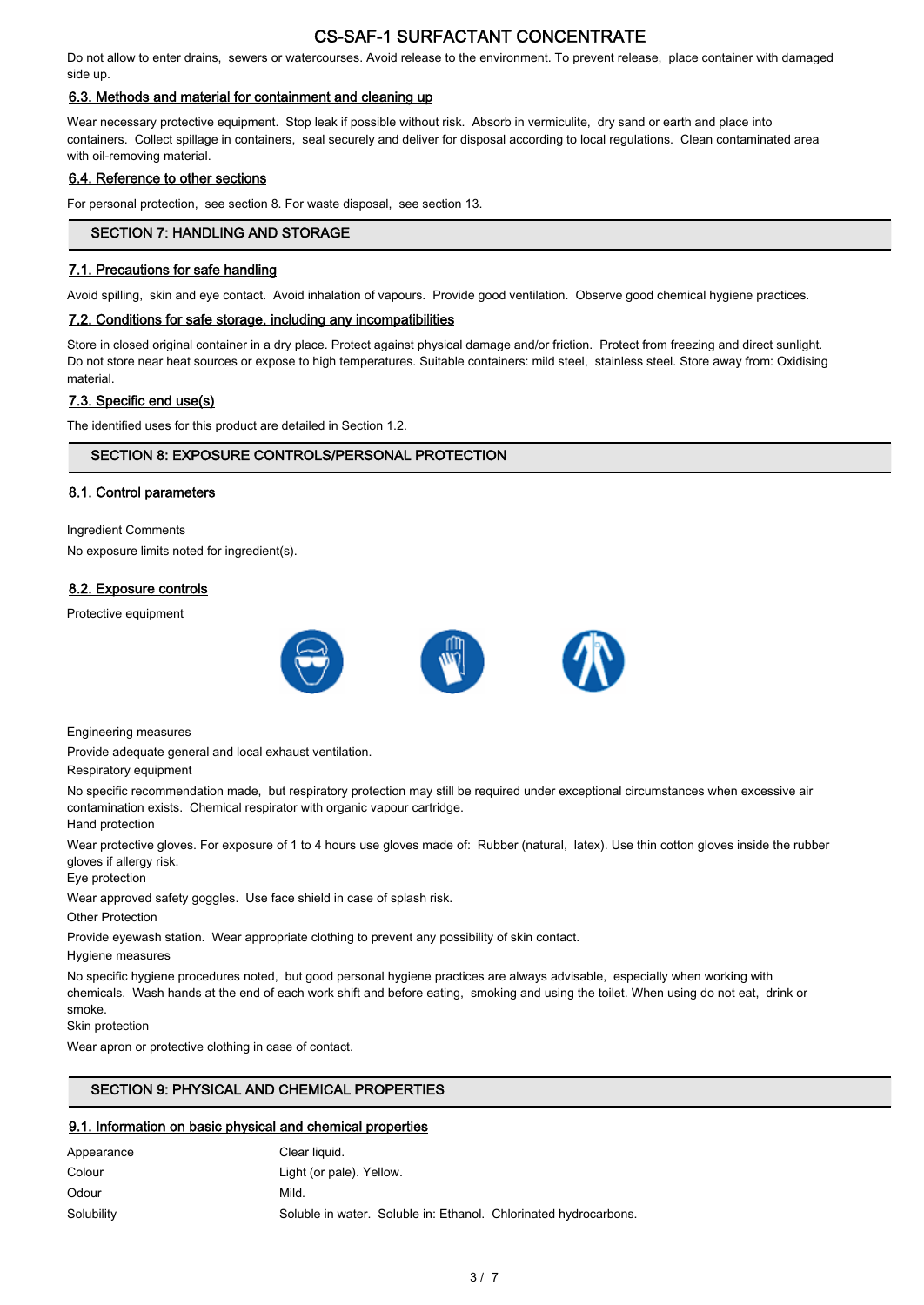| Initial boiling point and boiling range                           |                         |
|-------------------------------------------------------------------|-------------------------|
| Not determined.                                                   |                         |
| Melting point $(^{\circ}C)$                                       |                         |
| No information available.                                         |                         |
| Relative density                                                  | 1.02 @25°C              |
| Vapour density (air=1)                                            |                         |
| No information available.                                         |                         |
| Vapour pressure                                                   | $0.075$ mm Hg           |
| Evaporation rate                                                  |                         |
| No information available.                                         |                         |
| pH-Value, Conc. Solution                                          |                         |
| Not determined.                                                   |                         |
| pH-Value, Diluted Solution                                        | 8.5 - 10.5 @ 2.5% soln  |
| Viscosity                                                         | 600 mPas @25°C          |
| Solubility Value (G/100G H2O@20°C)                                |                         |
| No information available.                                         |                         |
| Decomposition temperature (°C)                                    |                         |
| No information available                                          |                         |
| Flash point                                                       | >100°C CC (Closed cup). |
| Auto Ignition Temperature (°C)                                    |                         |
| No information available.                                         |                         |
| Flammability Limit - Lower(%)                                     |                         |
| No information available.                                         |                         |
| Flammability Limit - Upper(%)                                     |                         |
| No information available.                                         |                         |
| <b>Partition Coefficient</b>                                      |                         |
| (N-Octanol/Water)<br>Not known.                                   |                         |
|                                                                   |                         |
| Oxidising properties<br>Does not meet the criteria for oxidising. |                         |
|                                                                   |                         |

## 9.2. Other information

No information required.

#### SECTION 10: STABILITY AND REACTIVITY

#### 10.1. Reactivity

There are no known reactivity hazards associated with this product.

#### 10.2. Chemical stability

Stable under normal temperature conditions and recommended use.

## 10.3. Possibility of hazardous reactions

No information required. Hazardous Polymerisation Will not polymerise.

#### 10.4. Conditions to avoid

There are no known conditions that are likely to result in a hazardous situation.

## 10.5. Incompatible materials

Materials To Avoid

Strong oxidising substances.

## 10.6. Hazardous decomposition products

Thermal decomposition or combustion may liberate carbon oxides and other toxic gases or vapours.

## SECTION 11: TOXICOLOGICAL INFORMATION

#### 11.1. Information on toxicological effects

Acute toxicity: Acute Toxicity (Oral LD50) 3.4 g/kg Rat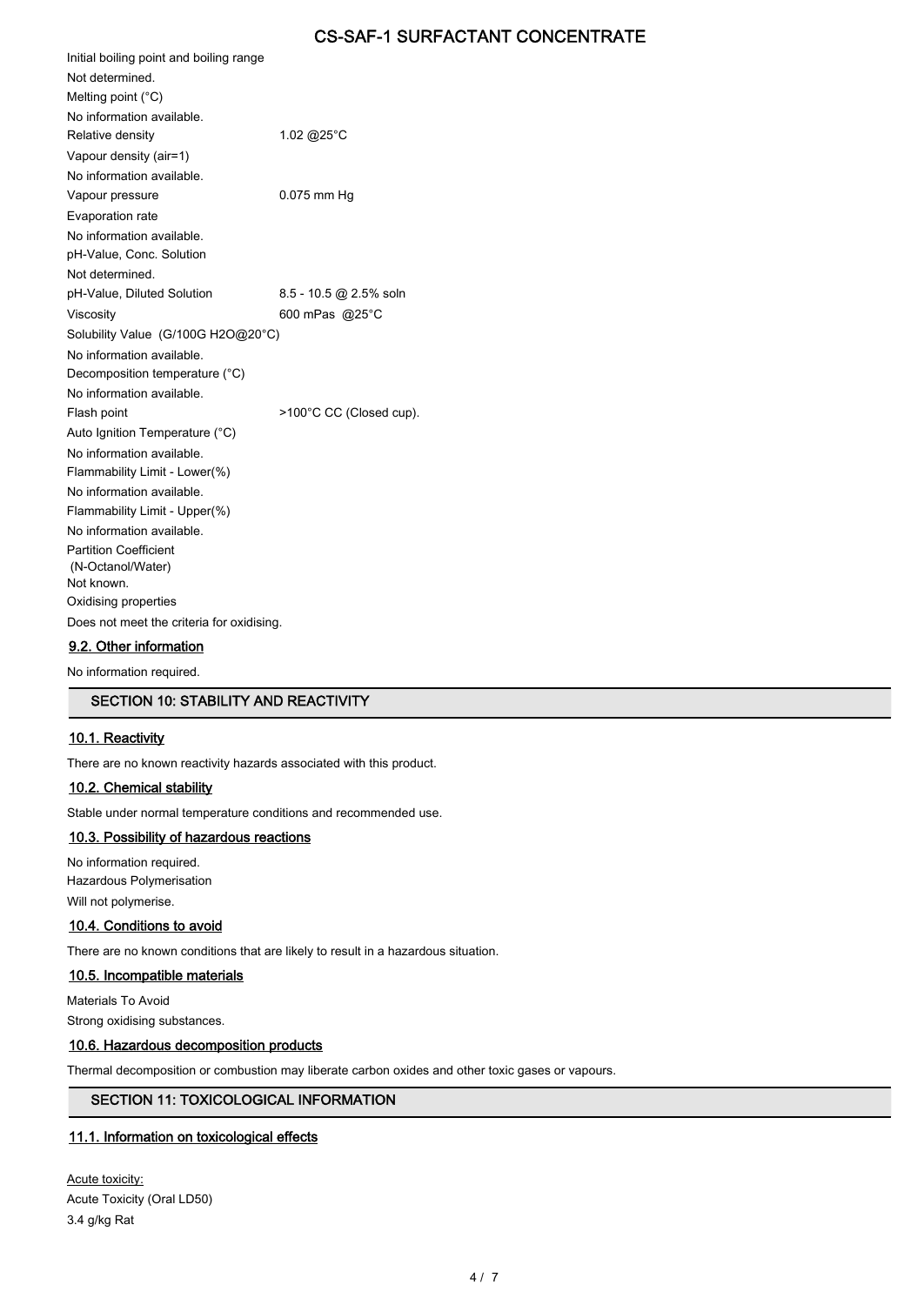Acute Toxicity (Dermal LD50) > 10.2 g/kg Rabbit Acute Toxicity (Inhalation LC50) No information available.

Serious eye damage/irritation: Not known.

Carcinogenicity: **Carcinogenicity** No information available.

Specific target organ toxicity - single exposure: STOT - Single exposure No information available.

Specific target organ toxicity - repeated exposure: STOT - Repeated exposure No information available.

#### Aspiration hazard:

Based on available data the classification criteria are not met. General information This product has low toxicity. Only large volumes may have adverse impact on human health. Inhalation Spray mists may cause respiratory tract irritation. Ingestion May cause discomfort if swallowed. May cause stomach pain or vomiting. Skin contact Prolonged and frequent contact may cause redness and irritation. Eye contact May cause temporary eye irritation. Health Warnings No specific health warnings noted. Route of entry Skin and/or eye contact. Ingestion. Target Organs No specific target organs noted Medical Symptoms No specific symptoms noted. Medical Considerations No information about adverse effects due to exposure.

## SECTION 12: ECOLOGICAL INFORMATION

#### **Ecotoxicity**

The product components are not classified as environmentally hazardous. However, this does not exclude the possibility that large or frequent spills can have a harmful or damaging effect on the environment.

## 12.1. Toxicity

Acute Fish Toxicity Not considered toxic to fish. Acute Toxicity - Fish LC50 96 hours > 1000 mg/l Onchorhynchus mykiss (Rainbow trout) Acute Toxicity - Microorganisms LC50 48 hours > 32 mg/l Acartia tonsa

#### 12.2. Persistence and degradability

Degradability The product is biodegradable.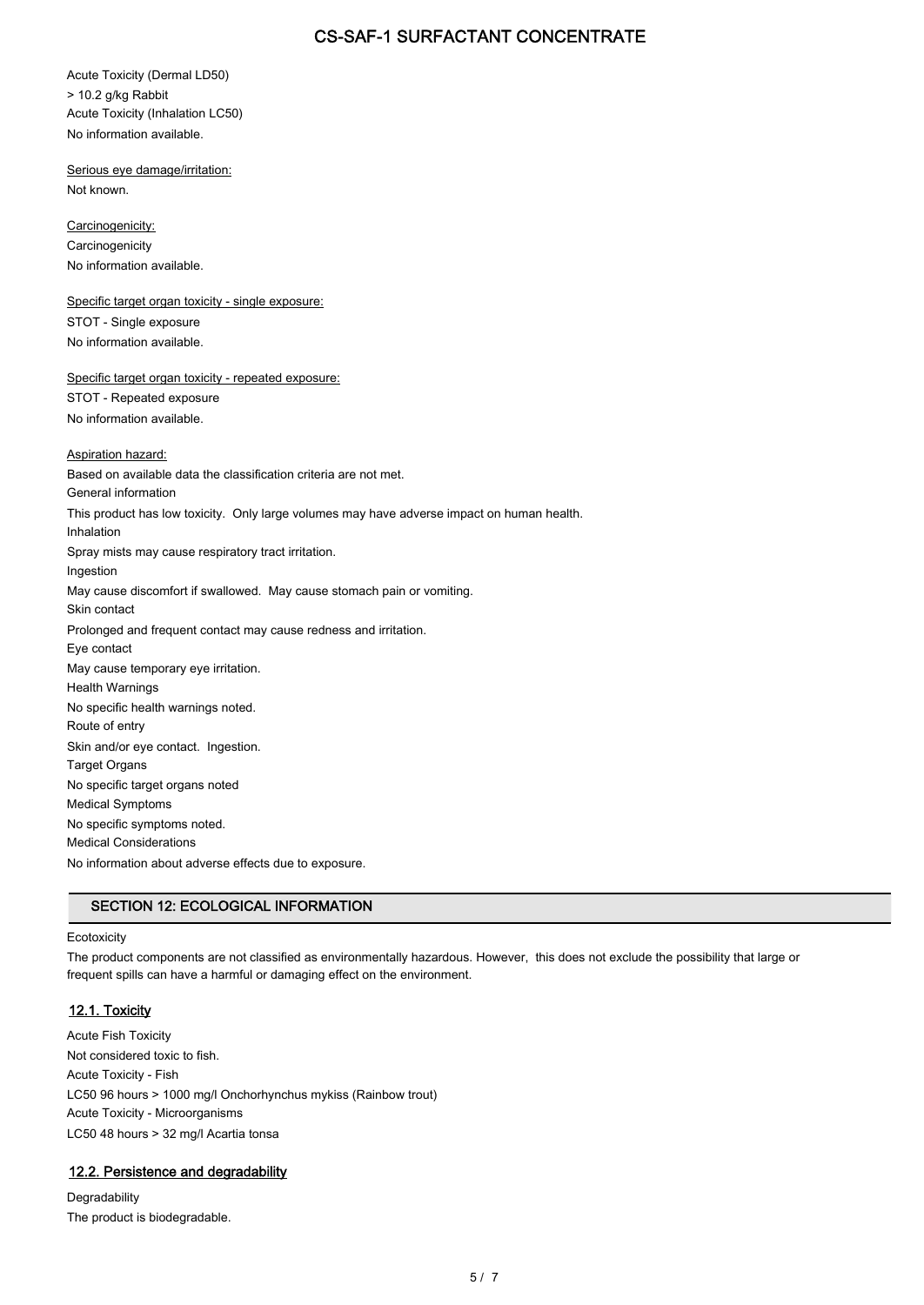Biodegradation Degradation (88%)

#### 12.3. Bioaccumulative potential

Bioaccumulative potential The product does not contain any substances expected to be bioaccumulating. Bioaccumulation factor Not known. Partition coefficient Not known.

## 12.4. Mobility in soil

Mobility: The product is soluble in water.

#### 12.5. Results of PBT and vPvB assessment

Not Classified as PBT/vPvB by current EU criteria.

## 12.6. Other adverse effects

No information required.

## SECTION 13: DISPOSAL CONSIDERATIONS

#### General information

When handling waste, consideration should be made to the safety precautions applying to handling of the product. The packaging must be empty (drop-free, when inverted).

#### 13.1. Waste treatment methods

Recover and reclaim or recycle, if practical. Dispose of waste and residues in accordance with local authority requirements.

| <b>SECTION 14: TRANSPORT INFORMATION</b>                                                                             |  |  |
|----------------------------------------------------------------------------------------------------------------------|--|--|
| The product is not covered by international regulation on the transport of dangerous goods (IMDG, IATA,<br>ADR/RID). |  |  |
| Not regulated.                                                                                                       |  |  |
| Not regulated.                                                                                                       |  |  |
| Not regulated.                                                                                                       |  |  |
| Not regulated.                                                                                                       |  |  |
|                                                                                                                      |  |  |

#### 14.1. UN number

No information required.

#### 14.2. UN proper shipping name

No information required.

#### 14.3. Transport hazard class(es)

No information available.

#### 14.4. Packing group

No information required.

## 14.5. Environmental hazards

Environmentally Hazardous Substance/Marine Pollutant No.

#### 14.6. Special precautions for user

No information required.

## 14.7. Transport in bulk according to Annex II of MARPOL73/78 and the IBC Code

No information required.